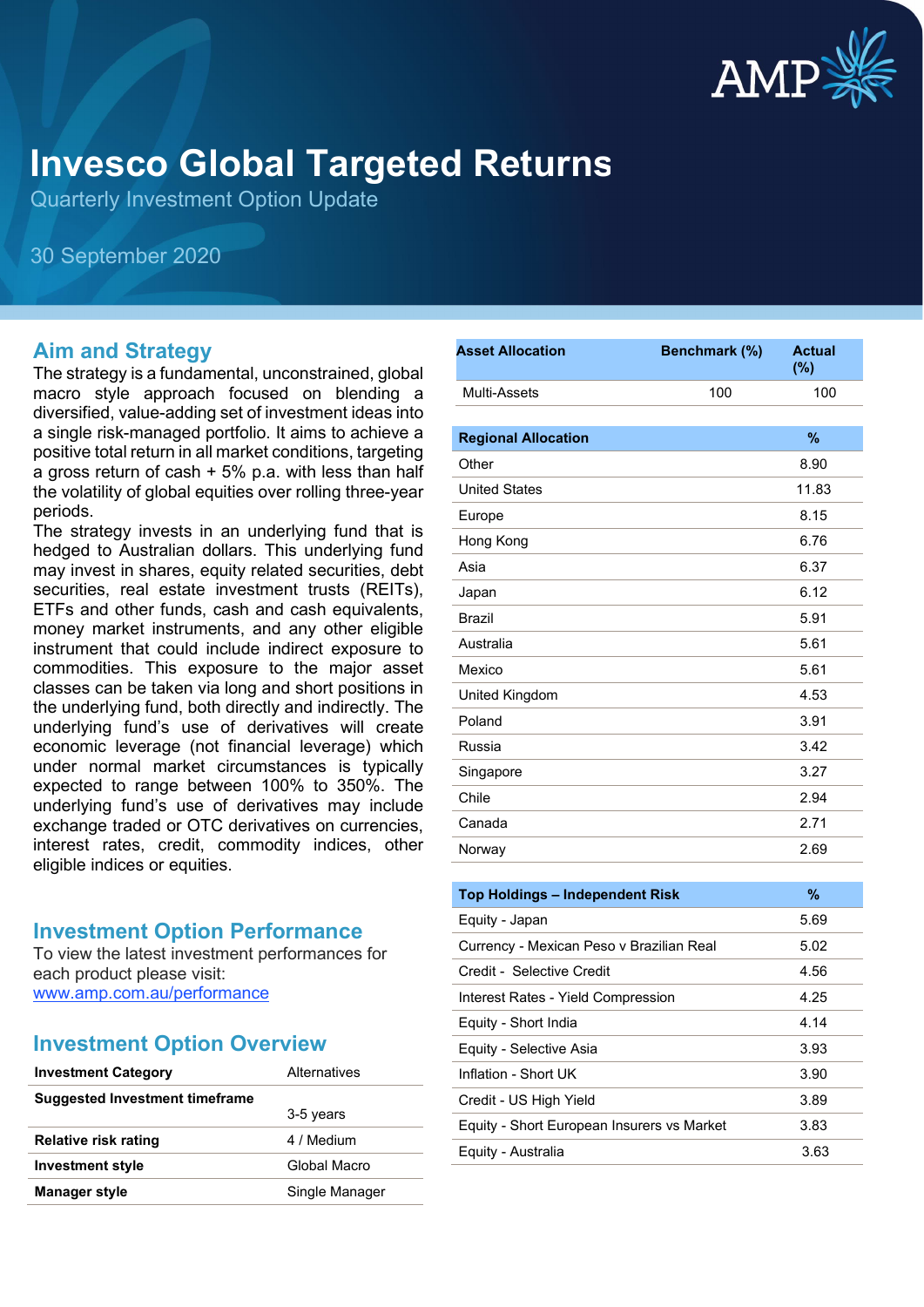# **Portfolio Summary**

- Both positive and negative contributions to the portfolio were spread across a wide range of ideas, with no specific idea dominating.
- Large Cap equity stocks outperformed in the US, and Japanese stocks benefited as COVID-19 seems to have been tamed in that country.
- A weak dollar supported commodity prices in the quarter, which disfavoured Their Short Commodity idea along with ideas favouring the US dollar.

## **Investment Option Commentary**

A number of equity ideas performed well over the quarter. Their 'Equity – US Large Cap vs Small Cap' idea boosted performance, as larger companies were generally more resilient during the recovery and outperformed in the September sell off. Signs that COVID-19 had potentially peaked in Japan, and no indication of a second wave of infections on the horizon, helped Their Japanese equity idea over the quarter. The newly added equity optionality idea also contributed, as the idea's upside exposure to the S&P 500 Index worked in Their favour. Their US high yield credit idea was another strong performer over the quarter, along with Their 'Credit – Selective Credit' idea which also benefitted from the accommodative of central bank policies. Elsewhere, Their idea preferring the Mexican peso to the Brazilian real was positive, and Their commodity carry idea was another notable contributor over the quarter.

On the downside, the 'Currency - Russian Ruble vs Chilean Peso' was hurt by its commodity sensitivity to oil versus copper. Several of Their currency ideas favouring the US dollar also detracted from performance, given their "risk-off" stance. Their 'Commodity – Commodity Short' idea also lost ground, driven by a number of factors over the quarter. As Asian demand rose some metals appreciated, while oil was relatively stable. A weaker dollar also supported commodity prices.

#### **Market Commentary**

The COVID-19 pandemic remained in the spotlight throughout the third quarter. The US saw a second wave of infections from mid-June to early-August, setting fresh records for daily cases and hospitalizations. As the US' second wave began to fall in September, focus switched back to Europe, as rising cases drew fears over a second wave sprouting there. Asia was the bright spot, with new cases remaining low over the quarter.

Even with these differences in containing COVID-19, economic surprises were generally positive throughout the world, and consensus expectations for global growth in 2020 rose over the quarter. US, Asia and emerging markets (EM) mostly beat or met expectations over the quarter, however there was an increasing amount of negative surprises as the quarter drew to a close.

Equities picked up where they left off in Q2, continuing their march higher through the first two months of the quarter. US stocks continued to outperform, as retail investors piled into the market with evidently little concern over valuations or the ongoing impact of COVID-19. The frenzy finally cooled off in September, as Brexit concerns, stalling stimulus negotiations, a renewed rise in virus cases in Europe and the looming US election weighed on global markets. EM equities posted a strong quarter; benefitting from strong performances in Asian equities, as the region continued to reopen with minimal new COVID-19 infections.

#### **Outlook**

Global economies are emerging from the pandemic shock, but the investment manager believes the pace of the recovery will be modest. High debt remains a constraint on private sector demand and there may be upside risk to growth from an extraordinary fiscal impulse. They also see accelerated structural change broadening inequality occurring across countries and regions.

The investment manager believes inflation is not an immediate issue, as monetary financed fiscal expansion is filling a shortfall left by private sector caution. Additionally, significant slack in economies will keep monetary policy loose for an extended period, and high unemployment likely to suppress wage growth. They see traditional monetary policy exhausted, and an emphasis on fiscal measures with central bank support continuing, as emergency measures are starting to be scaled back. Policy effectiveness looks to be hampered by complex challenges creating economic divergence, and they question whether policy effectiveness may be hampered by complex challenges creating economic divergence.

The believe dispersion is creating greater relative value and select directional opportunities. Companies with strong balance sheets and access to credit are in a position to outperform and shifting patterns of demand look to continue to support technology and some consumer sectors. Additionally, they see increasing divergence in emerging market performance depending on credit worthiness.

Finally, they believe volatility will remain elevated. They see higher currency volatility occurring partly as a result of suppressed interest rate volatility. Increasing reliance on policy support should ultimately produce equity volatility as well.